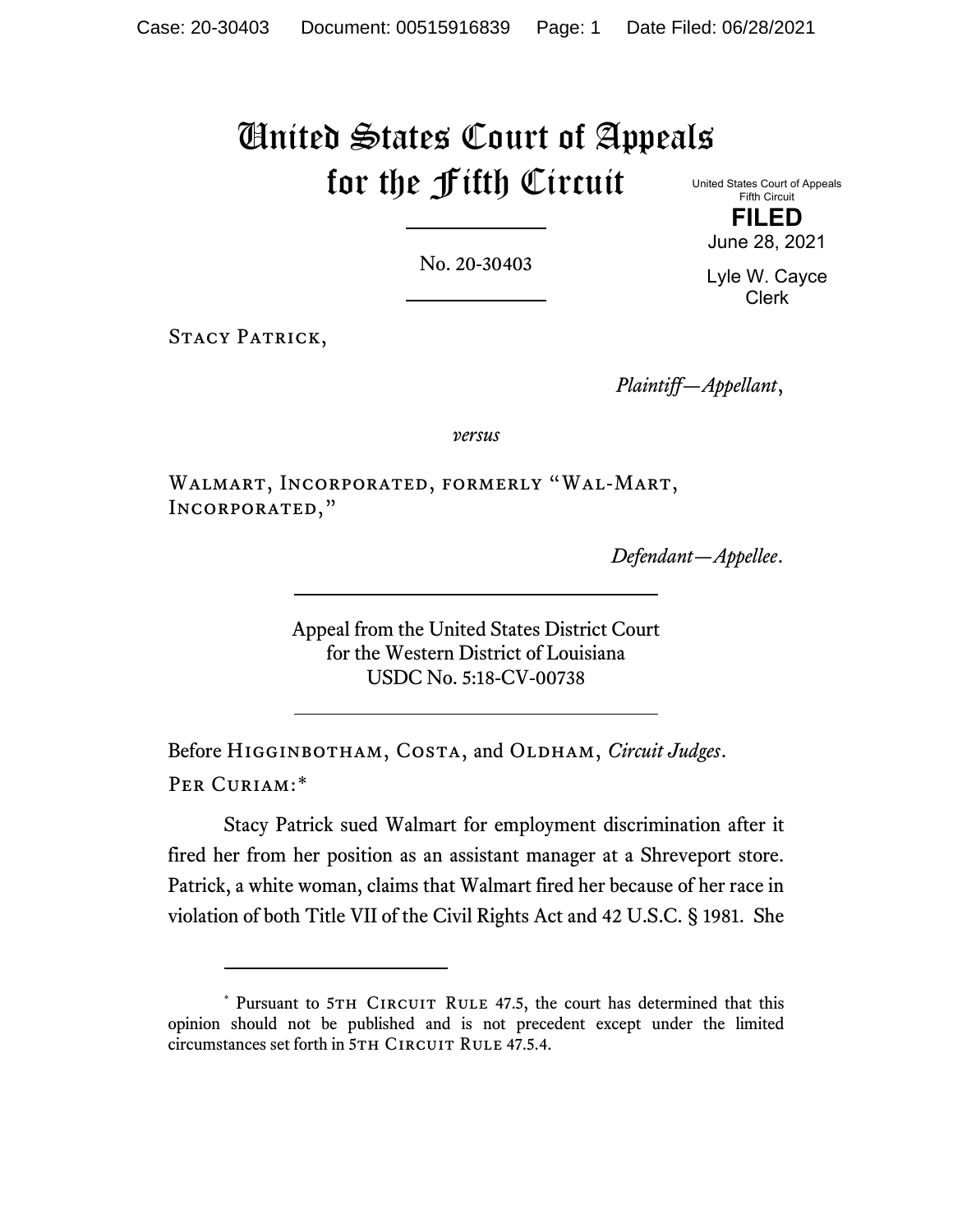also alleges that she experienced a racially and sexually hostile work environment.<sup>[1](#page-1-0)</sup>

As an assistant manager, Patrick supervised a group of about fifteen employees who unloaded merchandise from trucks at the back of the store. Before the incidents at issue in this case, Patrick had received two disciplinary "coachings" relating to a customer service complaint and company policy violation.

The process that led to Patrick's termination began when unloaders she supervised complained to a manager that Patrick used the N-word at work. The complaint triggered an internal investigation during which at least five employees confirmed that Patrick had used the N-word on the job. Due to the seriousness of the offense and Patrick's prior disciplinary record, Walmart fired her following the investigation.

The district court granted summary judgment to Walmart on all claims and denied Patrick's later motion to reopen discovery.

I.

Patrick argues that the district court incorrectly granted summary judgment on her race discrimination claim. We review a grant of summary judgment *de novo*, viewing all facts in the light most favorable to the nonmoving party*. Harville v. City of Houston*, 945 F.3d 870, 874 (5th Cir. 2019).

Patrick maintains that Walmart terminated her because of her use of the N-word at work but did not discipline African-American unloaders who used the same racial epithet on the job. Claims of race discrimination based on circumstantial evidence, such as Patrick's, follow the *McDonnell Douglas*

<span id="page-1-0"></span><sup>&</sup>lt;sup>1</sup> Patrick originally included allegations that her termination was motivated by retaliation and sex discrimination, but she does not appeal the dismissal of those claims.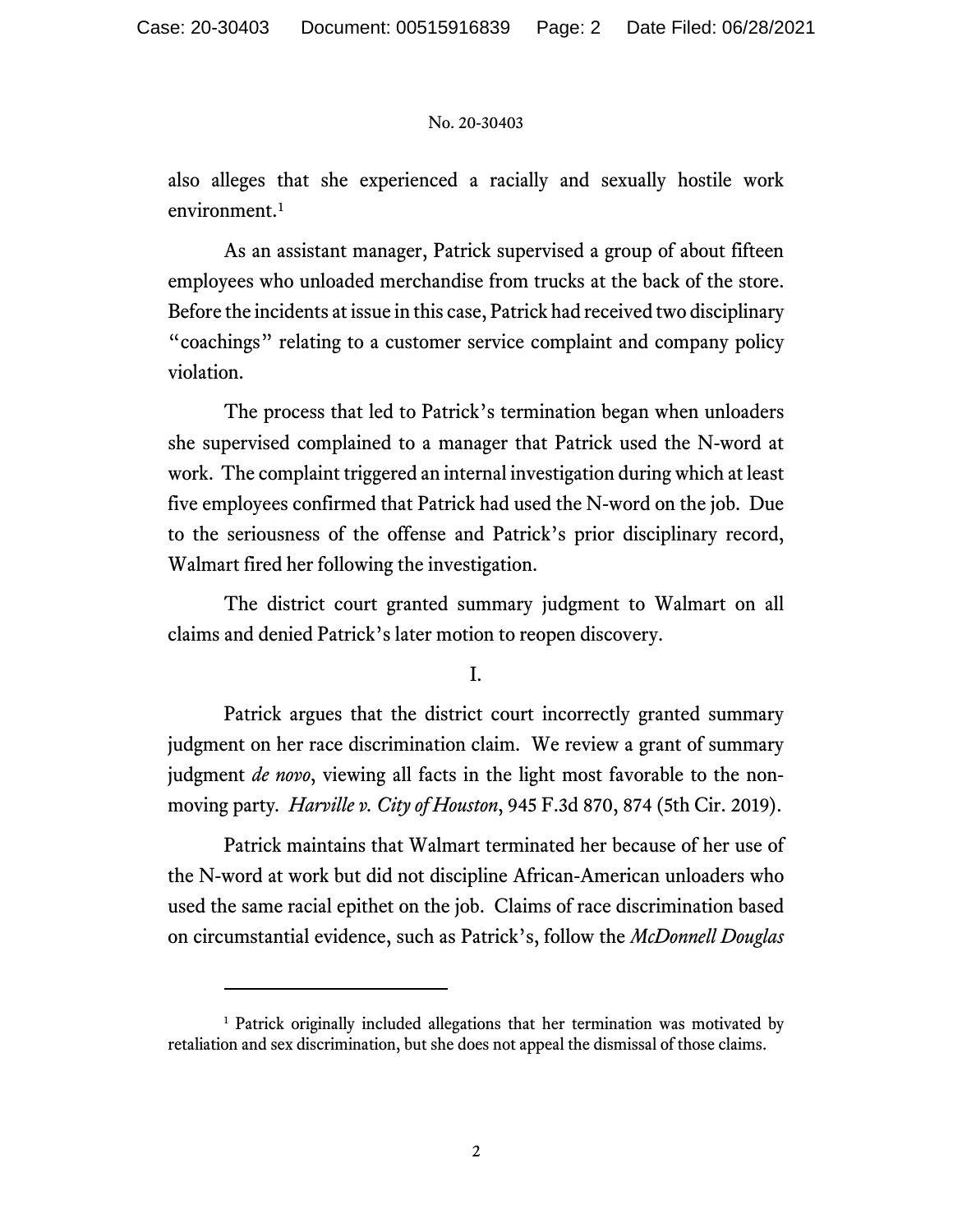*v. Green* burden-shifting framework. *See* 411 U.S. 792, 803–04 (1973). [2](#page-2-0) The parties agree that Patrick is a member of a protected class, is qualified for the job, and was subject to an adverse employment action. So this case turns on whether Patrick has shown the fourth element of the *prima facie* case for disparate treatment: that Walmart treated her less favorably than "other similarly situated employees who were not members of the protected class, under nearly identical circumstances." *Lee v. Kan. City S. Ry. Co.*, 574 F.3d 253, 259 (5th Cir. 2009).

The "nearly identical" requirement ensures that disparate disciplining of the plaintiff and comparators supports an inference that racial discrimination, rather than some other difference in employment circumstances, is the reason for the different consequences. *Id*. at 259–60. Here there are significant differences between Patrick's situation and those of the African-American comparators she cites. Most glaringly, Patrick was a supervisor. Employees who have different work responsibilities generally are not similarly situated. *Id.* at 260. A supervisor's use of a racial epithet around her subordinates is not a "nearly identical" situation to peer employees' using the same term when talking to one another. *See id.*; *Vaughn v. Woodforest Bank*, 665 F.3d 632, 637 (5th Cir. 2011) (holding that employees who reported to plaintiff were not appropriate comparators); *Vess v. MTD Consumer Grp., Inc.*, 755 F. App'x 404, 408 (5th Cir. 2019) (unpublished) (per curiam) (concluding that supervisor and hourly employee were not similarly situated).

Patrick argues that the difference in work responsibilities is irrelevant because a Walmart policy prohibits all employees from using the N-word.

<span id="page-2-0"></span><sup>&</sup>lt;sup>2</sup> Race discrimination claims under Title VII and under section 1981 are "parallel" and require the "same proof to establish liability." *Harville*, 945 F.3d at 874 n.10 (internal quotations and citations omitted).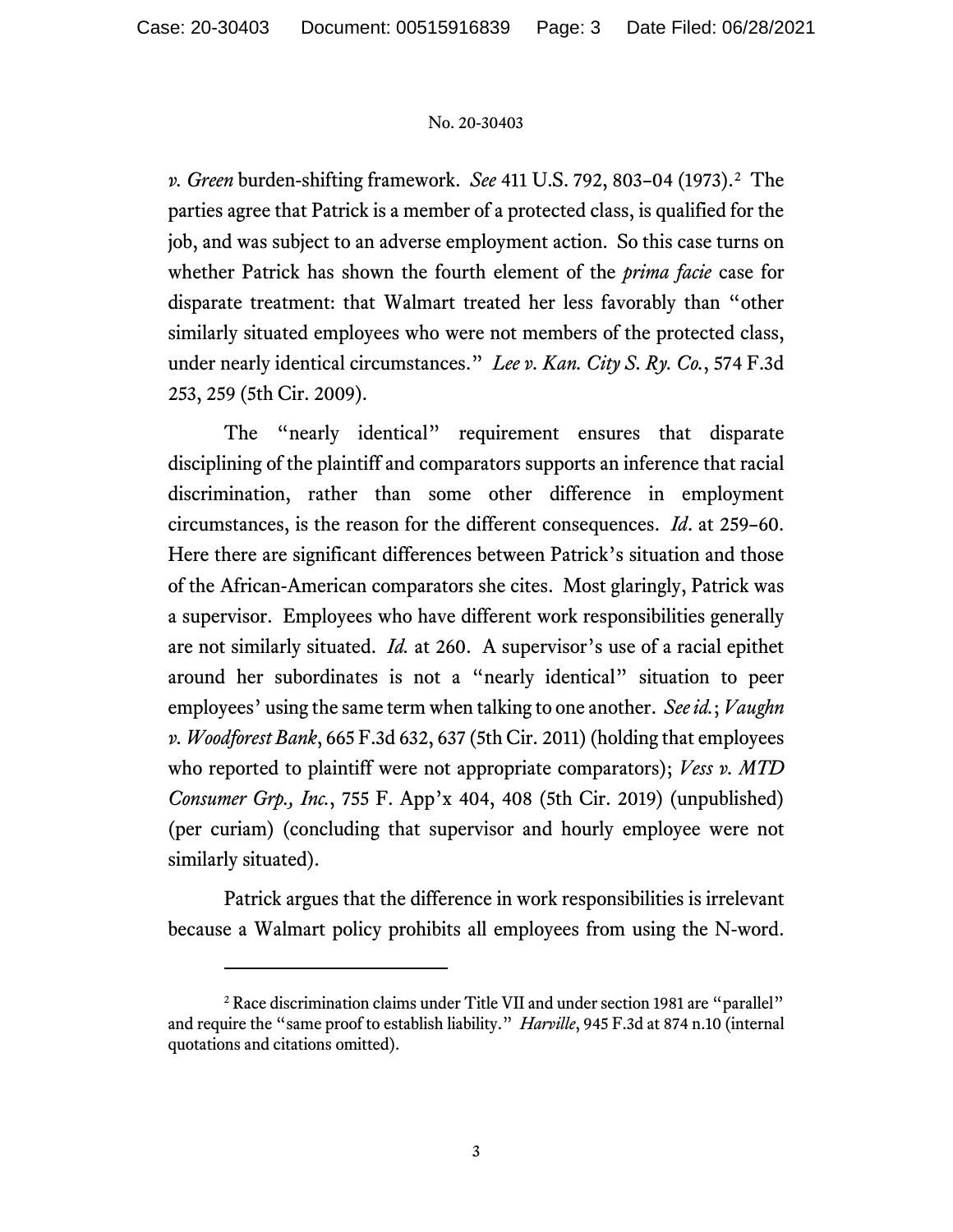While that may bear some relevance to our inquiry, it does not fully resolve whether the conduct of Patrick and the unloaders was "nearly identical" so as to allow an inference of racial discrimination. We have already noted that an employer may understandably treat more seriously a supervisor's use of the word in discussions with her supervisees than supervisees' use of the word among themselves. But the main reason Patrick's "policy" argument does not carry the day is that her use of the N-word was admitted and substantiated by an internal investigation whereas an investigation into the alleged use of the word by specific unloaders was inconclusive.

It is fundamental, of course, that a proven allegation is different from an unproven one. When upper management investigated the complaint about Patrick's use of the N-word, numerous employees confirmed the allegation as did Patrick herself. In contrast, when upper management investigated Patrick's complaint that her supervisees were using the N-word, the unloaders denied saying it themselves or hearing their peers use the word. Patrick points to earlier complaints about unloaders using the epithet as corroboration for her allegation, but again it does not appear that any investigation confirmed a particular unloader's use of the N-word. While the summary judgment posture requires us to credit the allegations that some unloaders did use the word, for the comparator analysis what matters is that Walmart was able to substantiate the use of the word by Patrick but not others. *See Lee*, 574 F.3d at 260 (explaining that "the plaintiff's conduct that drew the adverse employment decision must have been 'nearly identical' to that of the proffered comparator who allegedly drew dissimilar employment decisions").

For these reasons, the unloaders and Patrick were not similarly situated so as to allow their disparate treatment to support an inference of unlawful discrimination.